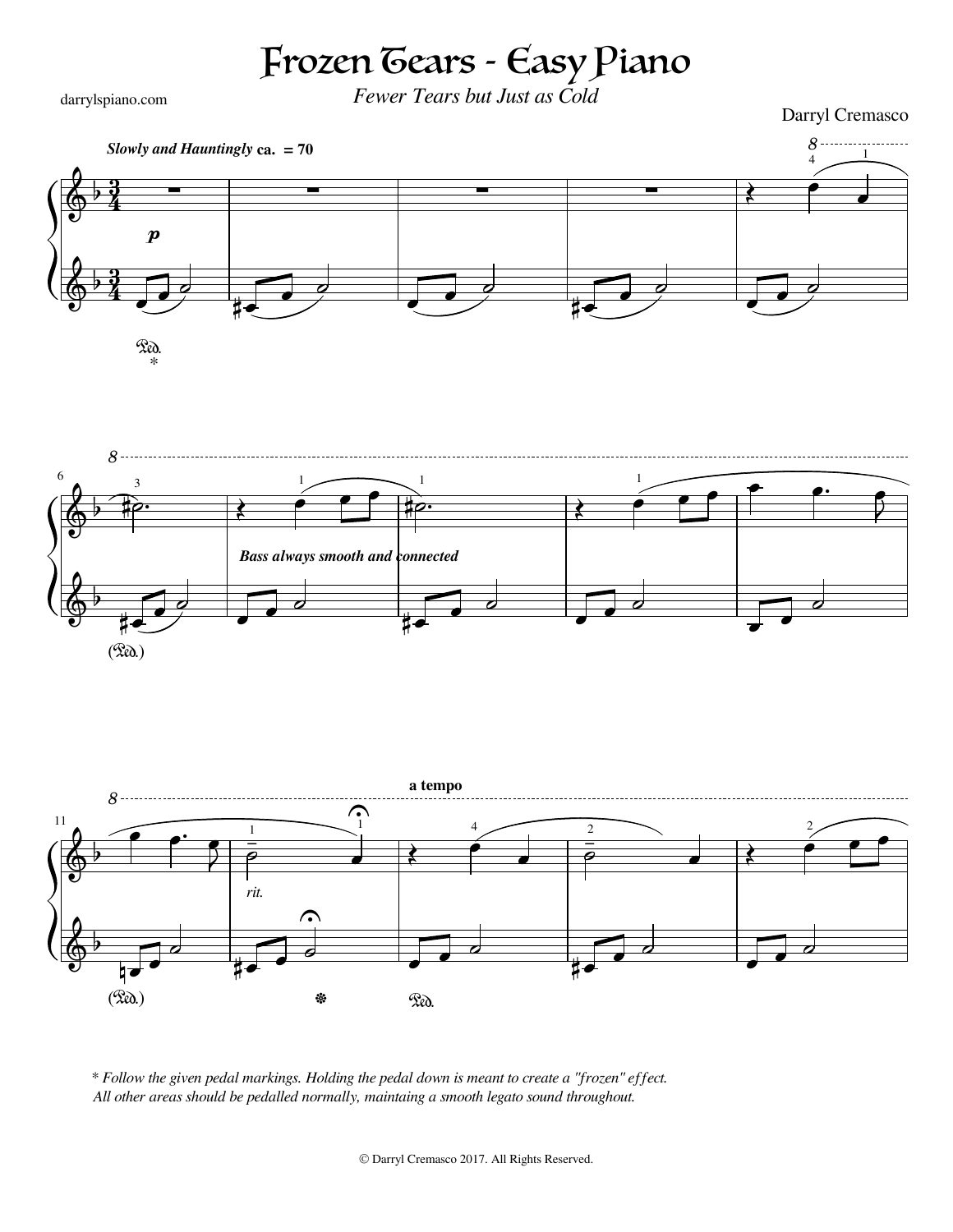







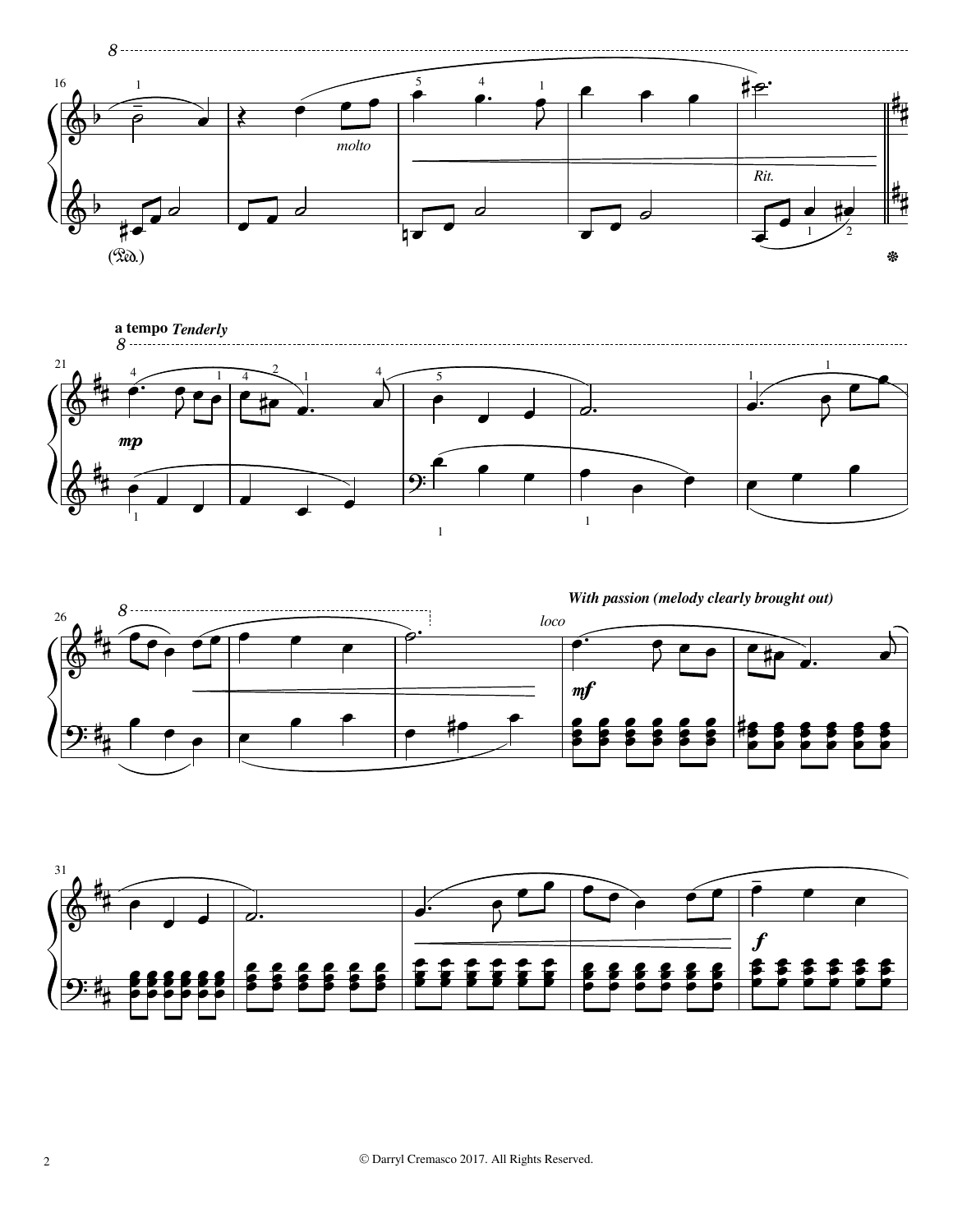

 $\mathbb{R}$ .